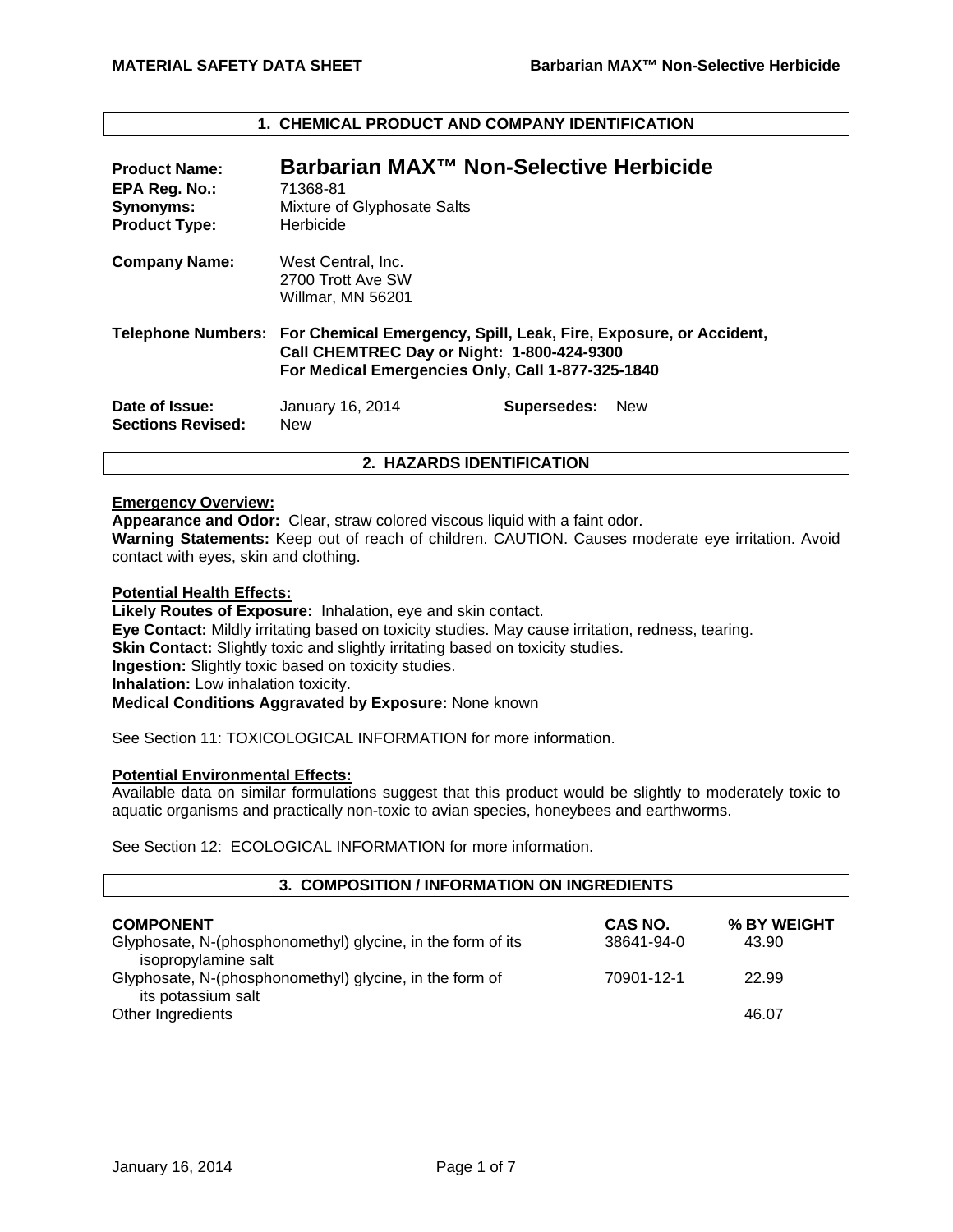# **4. FIRST AID MEASURES**

**If in Eyes:** Hold eye open and rinse slowly and gently with water for 15 to 20 minutes. Remove contact lenses, if present, after the first 5 minutes, then continue rinsing eye. Call a poison control center or doctor for treatment advice.

**If on Skin or Clothing:** Take off contaminated clothing. Rinse skin immediately with plenty of water for 15 to 20 minutes. Call a poison control center or doctor for treatment advice.

**If Inhaled:** Move person to fresh air. If person is not breathing, call 911 or an ambulance, then give artificial respiration, preferably by mouth-to-mouth, if possible. Call a poison control center or doctor for further treatment advice

**If Swallowed:** Call a poison control center or doctor immediately for treatment advice. Have person sip a glass of water if able to swallow. Do not induce vomiting unless told to do so by the poison control center or doctor. Do not give anything by mouth to an unconscious person.

# **5. FIRE FIGHTING MEASURES**

**Flash Point:** Not applicable due to aqueous formulation **Autoignition Temperature:** Not determined **Flammability Limits:** Not determined

**Extinguishing Media:** Recommended for large fires: foam or water spray. Recommended for small fires: dry chemical or carbon dioxide.

**Special Fire Fighting Procedures:** Firefighters should wear NIOSH/MSHA approved self-contained breathing apparatus and full fire-fighting turn out gear. Dike area to prevent runoff and contamination of water sources. Dispose of fire control water later.

**Unusual Fire and Explosion Hazards:** If water is used to fight fire, contain runoff, using dikes to prevent contamination of water supplies. Dispose of fire control water later. This product reacts with galvanized steel or unlined steel (except stainless steel) to produce hydrogen gas that may form a highly combustible gas mixture which could flash or explode.

**Hazardous Decomposition Materials (Under Fire Conditions):** May produce gases such as oxides of carbon, nitrogen and phosphorous.

### **National Fire Protection Association (NFPA) Hazard Rating:**

**Rating for this product: Health:** 1 **Flammability:** 1 **Reactivity:** 0 Hazards Scale:  $0 =$  Minimal  $1 =$  Slight  $2 =$  Moderate  $3 =$  Serious  $4 =$  Severe

### **6. ACCIDENTAL RELEASE MEASURES**

**Personal Precautions:** Wear appropriate protective gear for the situation. See Personal Protection information in Section 8.

**Environmental Precautions:** Prevent material from entering public sewer systems or any waterways. Do not flush to drain. Large spills to soil or similar surfaces may necessitate removal of topsoil. The affected area should be removed and placed in an appropriate container for disposal.

**Methods for Containment:** Dike spill using absorbent or impervious materials such as earth, sand or clay. Collect and contain contaminated absorbent and dike material for disposal.

**Methods for Cleanup and Disposal** Pump any free liquid into an appropriate closed container. Thoroughly scrub floor or other impervious surface with a strong industrial detergent and rinse with water. Collect washings for disposal. Decontaminate tools and equipment following cleanup. See Section 13: DISPOSAL CONSIDERATIONS for more information.

**Other Information:** Large spills may be reportable to the National Response Center (800-424-8802) and to state and/or local agencies.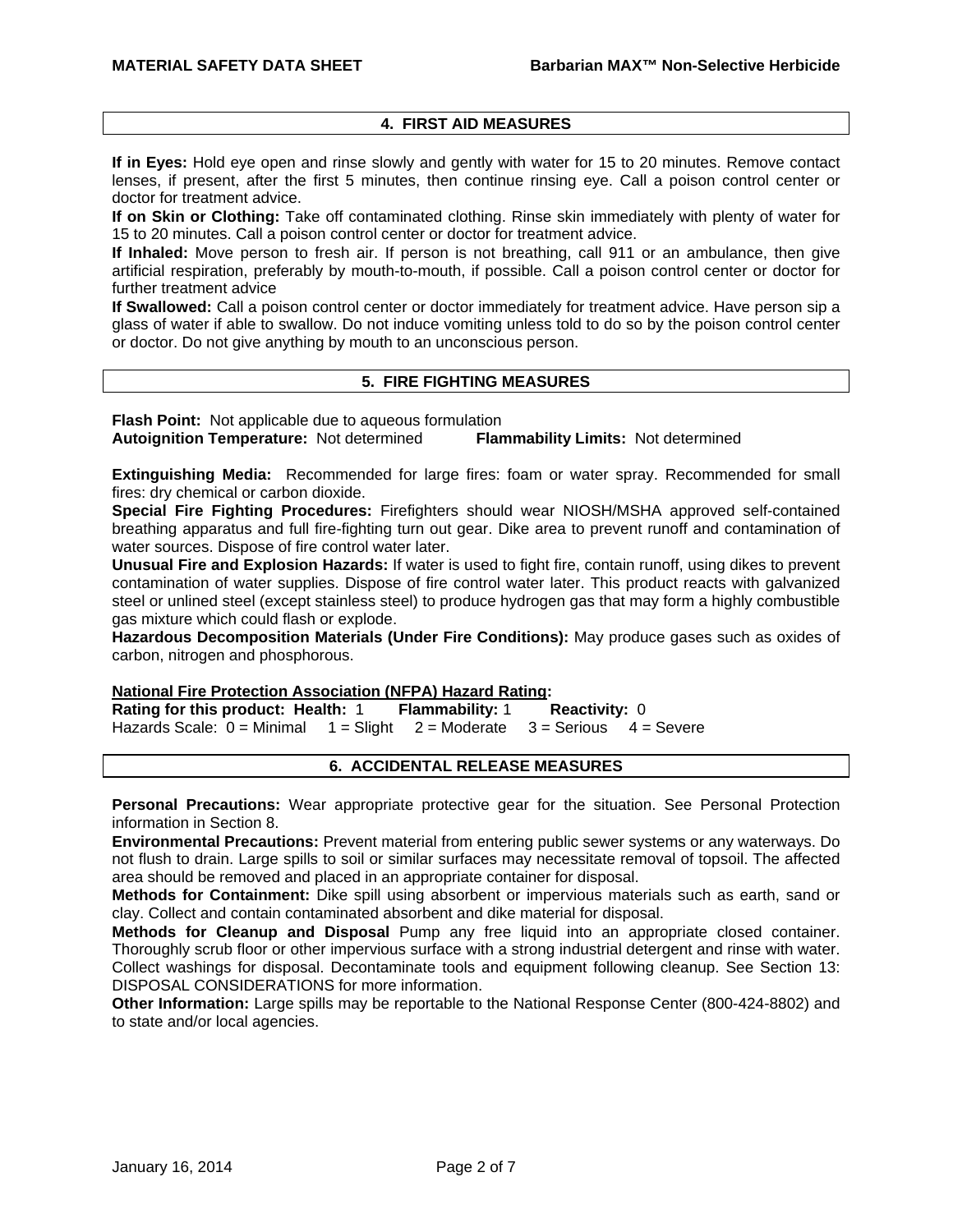# **7. HANDLING AND STORAGE**

### **Handling:**

Avoid contact with eyes, skin and clothing. Users should wash hands before eating, drinking, chewing gum, using tobacco or using the toilet. Remove clothing immediately if pesticide gets inside. Then wash thoroughly and put on clean clothing.

Spray solutions of this product should be mixed, stored and applied using only stainless steel, aluminum, fiberglass, plastic or plastic-lined containers.

DO NOT MIX, STORE OR APPLY THIS PRODUCT OR SPRAY SOLUTIONS OF THIS PRODUCT IN GALVANIZED STEEL OR UNLINED STEEL (EXCEPT STAINLESS STEEL) CONTAINERS OR SPRAY TANKS. This product or spray solutions of this product react with such containers and tanks to produce hydrogen gas which may form a highly combustible gas mixture. This gas mixture could flash or explode, causing serious personal injury, if ignited by open flame, spark, welder's torch, lighted cigarette or other ignition source.

## **Storage:**

Keep container closed to prevent spills and contamination. Do not contaminate water, foodstuffs, feed or seed by storage or disposal.

# **8. EXPOSURE CONTROLS / PERSONAL PROTECTION**

## **Engineering Controls:**

Where engineering controls are indicated by specific use conditions or a potential for excessive exposure, use local exhaust ventilation at the point of generation.

### **Personal Protective Equipment:**

**Eye/Face Protection:** Not normally required. To avoid contact with eyes, wear chemical goggles or shielded safety glasses. An emergency eyewash or water supply should be readily accessible to the work area.

**Skin Protection:** To avoid contact with skin, wear long pants, long-sleeved shirt, socks, shoes and chemical-resistant gloves made of any waterproof material. An emergency shower or water supply should be readily accessible to the work area.

**Respiratory Protection:** Not normally required. If vapors or mists exceed acceptable levels, wear NIOSH approved air-purifying respirator with cartridges/canisters approved for use against pesticides.

**General Hygiene Considerations:** Personal hygiene is an important work practice exposure control measure and the following general measures should be taken when working with or handling this material: 1) do not store, use and/or consume foods, beverages, tobacco products, or cosmetics in areas where this material is stored; 2) wash hands and face carefully before eating, drinking, using tobacco, applying cosmetics or using the toilet.

### **Exposure Guidelines:**

|                                   | <b>OSHA</b> |             | <b>ACGIH</b> |             |      |
|-----------------------------------|-------------|-------------|--------------|-------------|------|
| Component                         | "WA         | <b>STEL</b> | TWA          | <b>STEL</b> | Unit |
| Isopropylamine Salt of Glyphosate | NΕ          | NE          | ΝE           | NE          |      |
| Potassium Salt of Glyphosate      | NΕ          | NE          | ΝE           | NΕ          |      |

# $NE = Not$  Established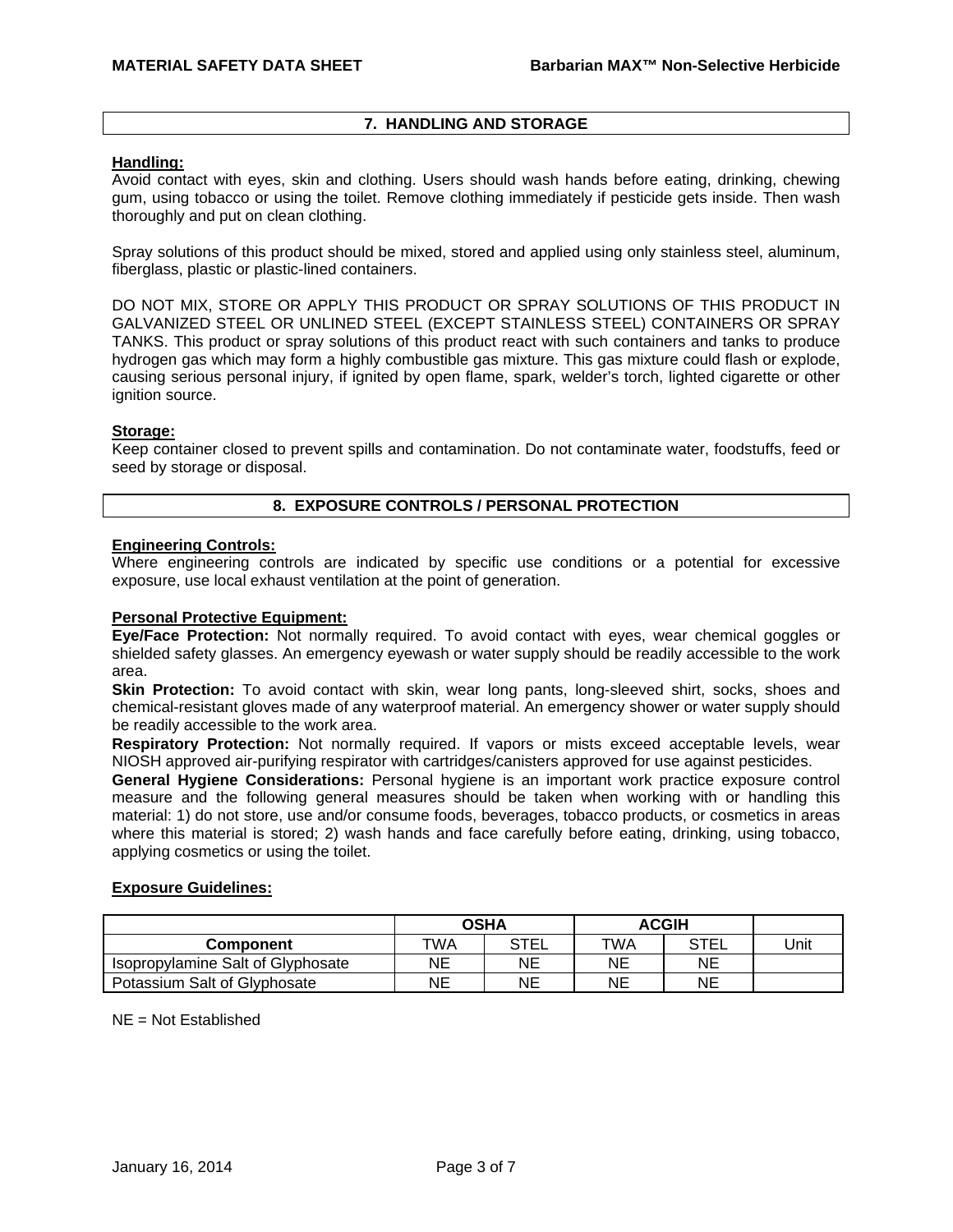# **9. PHYSICAL AND CHEMICAL PROPERTIES**

**Appearance and Odor:** Clear, straw colored viscous liquid with a faint odor.

| <b>Boiling Point:</b>    |
|--------------------------|
| Density:                 |
| <b>Evaporation Rate:</b> |
| <b>Freezing Point:</b>   |
| pH:                      |

Not determined **Solubility in Water:** Soluble **Density:** 10.79 pounds/gallon **Specific Gravity:** 1.295 @ 20ºC **Vapor Density:** No determined **Freezure:** Not determined **Vapor Pressure:** Not determined **pH:** 4.93 (1% solution) **Viscosity:** 614.078 cst @ 20ºC

**Note:** Physical data are typical values, but may vary from sample to sample. A typical value should not be construed as a guaranteed analysis or as a specification.

## **10. STABILITY AND REACTIVITY**

**Chemical Stability:** This material is stable under normal handling and storage conditions.

**Conditions to Avoid:** Excessive heat. Do not store near heat or flame.

**Incompatible Materials:** Strong oxidizing agents: bases and acids. This product reacts with galvanized steel or unlined steel (except stainless steel) to produce hydrogen gas that may form a highly combustible gas mixture which could flash or explode.

**Hazardous Decomposition Products:** Under fire conditions may produce gases such as oxides of carbon, nitrogen and phosphorous.

**Hazardous Reactions:** Hazardous polymerization will not occur.

## **11. TOXICOLOGICAL INFORMATION**

**Toxicological Data:**

Data from laboratory studies on this product are summarized below:

**Oral:** Rat LD<sub>50</sub>: >5,000 mg/kg **Dermal:** Rat  $LD_{50}$ :  $>5,000$  mg/kg **Inhalation:** Rat 4-hr  $LC_{50}$ :  $>2.07$  mg/L

**Eye Irritation:** Rabbit: Mildly irritating

**Skin Irritation: Rabbit: Slightly irritating** 

**Skin Sensitization:** Not a contact sensitizer in guinea pigs following repeated skin exposure.

**Subchronic (Target Organ) Effects:** Repeated overexposure to glyphosate may decrease body weight gains and effects to liver.

**Carcinogenicity / Chronic Health Effects:** Prolonged overexposure to glyphosate may cause effects to the liver. There was no evidence of carcinogenicity in animal studies using glyphosate. EPA has given glyphosate a Group E classification (evidence of non-carcinogenicity in humans).

**Reproductive Toxicity:** In laboratory animal studies with glyphosate, effects on reproduction have been seen only at doses that produced significant toxicity to the parent animals.

**Developmental Toxicity:** In animal studies, glyphosate did not cause birth defects in animals; other effects were seen in the fetus only at doses which caused toxic effects to the mother.

**Genotoxicity:** Glyphosate has produced no genetic changes in a variety of standard tests using animals and animal or bacterial cells.

**Assessment Carcinogenicity:** None listed with ACGIH, IARC, NTP or OSHA.

See Section 2: HAZARDS IDENTIFICATION for more information.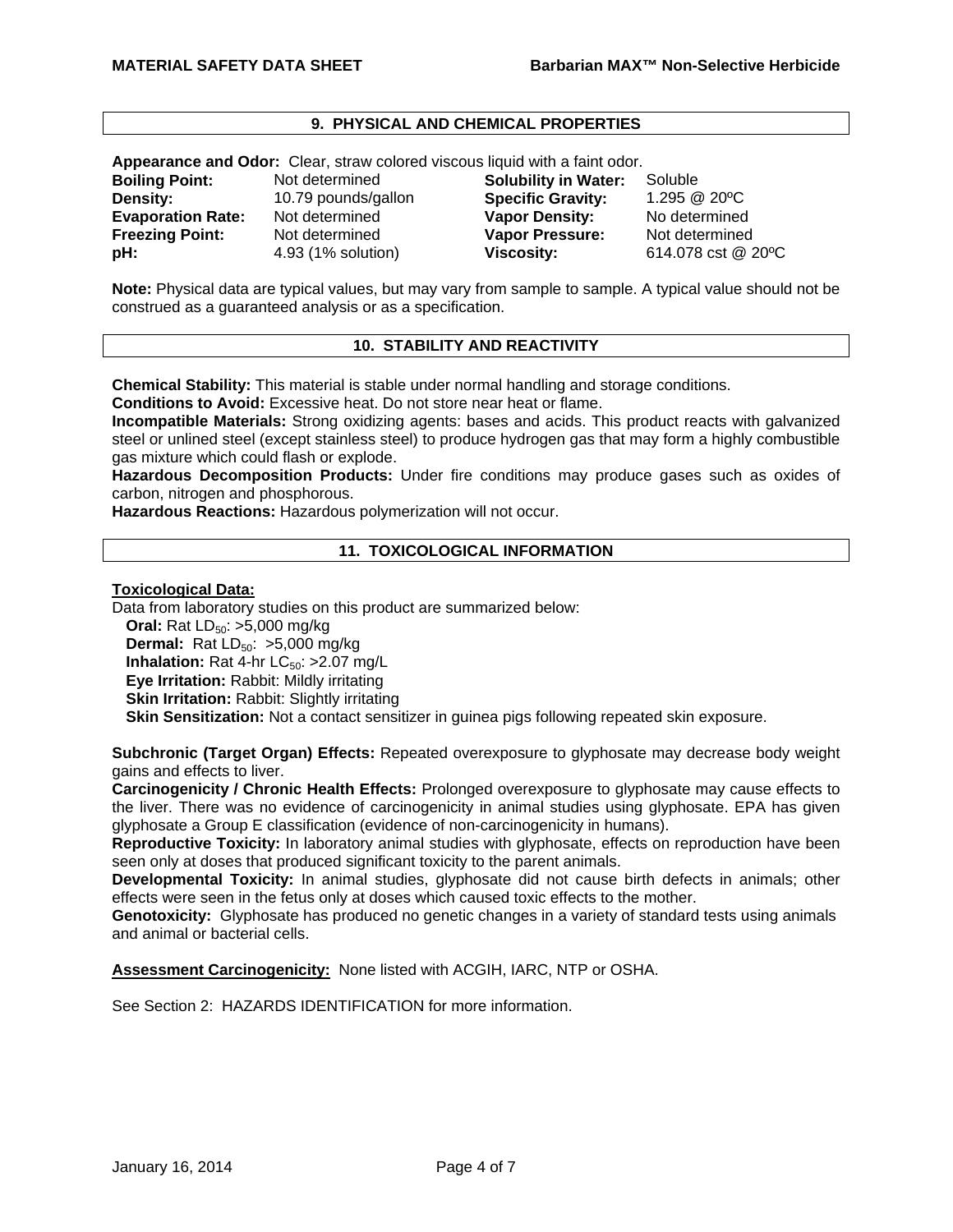# **12. ECOLOGICAL INFORMATION**

## **Ecotoxicity:**

| Data on Glyphosate technical:           |          |
|-----------------------------------------|----------|
| 96-hour LC <sub>50</sub> Bluegill:      | 120 mg/l |
| 96-hour LC <sub>50</sub> Rainbow Trout: | 86 mg/l  |
| 48-hour LC <sub>50</sub> Daphnia:       | 780 mg/l |

g/l Bobwhite Quail 8-day Dietary LC<sub>50</sub>:  $\geq$ 4,500 ppm<br>g/l Mallard Duck 8-day Dietary LC<sub>50</sub>:  $\geq$ 4,500 ppm Mallard Duck 8-day Dietary LC $_{50}$ :

# **Environmental Fate:**

In the environment, salts of glyphosate rapidly dissociate to glyphosate, which adsorbs strongly to soil and is expected to be immobile in soil. Glyphosate is readily degraded by soil microbes to AMPA (aminomethyl phosphonic acid) that is further degraded to carbon dioxide. Glyphosate and AMPA are unlikely to enter ground water due to their strong adsorptive characteristics. Terrestrially-applied glyphosate has the potential to move into surface waters through soil erosion because it may be adsorbed to soil particles suspended in the runoff. Aquatic applications registered for certain formulations may also result in glyphosate entering surface waters. Complete degradation is slow, but dissipation in water is rapid because glyphosate is bound in sediments and has low biological availability to aquatic organisms. These characteristics suggest a low potential for bioconcentration in aquatic organisms and this has been verified by laboratory investigations of glyphosate bioconcentration in numerous marine and freshwater organisms with and without soil. The maximum whole body bioconcentration factors for fish were observed to be less than 1X. Bioconcentration factors for sediment dwelling mollusks and crayfish tended to be slightly higher, but were always less than 10X. In addition, any residues accumulated in organisms were rapidly eliminated.

# **13. DISPOSAL CONSIDERATIONS**

## **Waste Disposal Method:**

Wastes resulting from the use of this product that cannot be used or chemically reprocessed should be disposed of in a landfill approved for pesticide disposal or in accordance with applicable Federal, state or local procedures.

# **Container Handling and Disposal:**

**Nonrefillable Containers 5 Gallons or Less:** Nonrefillable container. Do not reuse or refill this container. Triple rinse container (or equivalent) promptly after emptying. **Triple rinse as follows:** Empty the remaining contents into application equipment or a mix tank and drain for 10 seconds after the flow begins to drip. Fill the container 1/4 full with water and recap. Shake for 10 seconds. Pour rinsate into application equipment or a mix tank or store rinsate for later use or disposal. Drain for 10 seconds after the flow begins to drip. Repeat this procedure two more times. Then offer for recycling or reconditioning, or puncture and dispose of in a sanitary landfill, or by other procedures approved by State and local authorities. Plastic containers are also disposable by incineration, or, if allowed by State and local authorities, by burning. If burned stay out of smoke.

**Nonrefillable containers larger than 5 gallons:** Nonrefillable container. Do not reuse or refill this container. Offer for recycling if available. Triple rinse or pressure rinse container (or equivalent) promptly after emptying. **Triple rinse as follows:** Empty the remaining contents into application equipment or a mix tank. Fill the container 1/4 full with water. Replace and tighten closures. Tip container on its side and roll it back and forth, ensuring at least one complete revolution, for 30 seconds. Stand the container on its end and tip it back and forth several times. Turn the container over onto its other end and tip it back and forth several times. Empty the rinsate into application equipment or a mix tank or store rinsate for later use or disposal. Repeat this procedure two more times. **Pressure rinse as follows:** Empty the remaining contents into application equipment or a mix tank and continue to drain for 10 seconds after the flow begins to drip. Hold container upside down over application equipment or mix tank or collect rinsate for later use or disposal. Insert pressure rinsing nozzle in the side of the container, and rinse at about 40 psi for at least 30 seconds. Drain for 10 seconds after the flow begins to drip.

**Refillable containers larger than 5 gallons:** Refillable container. Refill this container with pesticide only. Do not reuse this container for any other purpose. Cleaning the container before final disposal is the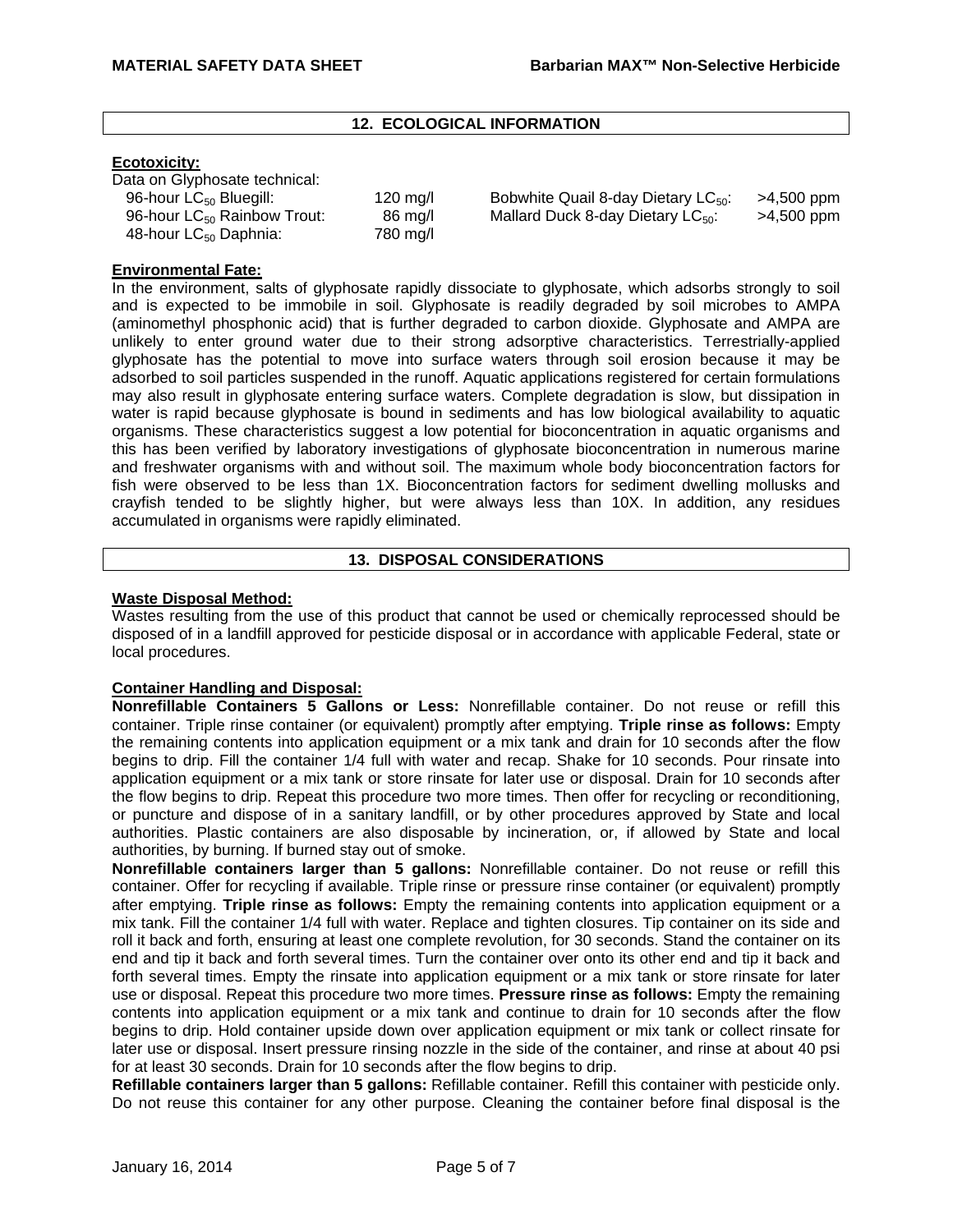responsibility of the person disposing of the container. Cleaning before refilling is the responsibility of the refiller. To clean the container before final disposal, empty the remaining contents from this container into application equipment or a mix tank. Fill the container about 10% full with water and, if possible, spray all sides while adding water. Agitate vigorously or recirculate water with the pump for two minutes. Pour or pump rinsate into application equipment or rinsate collection system. Repeat this rinsing procedure two more times.

### **OR**

**Refillable Container**: Refill this container with pesticide only. Do not reuse this container for any other purpose. Close all openings and replace all caps. Contact Customer Service Department to arrange for return of the empty refillable container.

# **14. TRANSPORTATION INFORMATION**

Follow the precautions indicated in Section 7: HANDLING AND STORAGE of this MSDS.

# **DOT**

Non Regulated – See 49 CFR 173.132(b)(3)

## **IMDG**

Non-regulated – See IMDG 2.6.2.1.3 & 2.10.4.1

# **IATA**

Non Regulated – See IATA 3.6.1.5.3

## **15. REGULATORY INFORMATION**

## **U.S. Federal Regulations:**

**TSCA Inventory:** This product is exempted from TSCA because it is solely for FIFRA regulated use.

### **SARA Hazard Notification/Reporting: Hazard Categories Under Criteria of SARA Title III Rules (40 CFR Part 370):** Immediate

**Section 313 Toxic Chemical(s):** None

### **Reportable Quantity (RQ) under U.S. CERCLA:** None

### **RCRA Waste Code:** None

### **State Information:**

Other state regulations may apply. Check individual state requirements.

### **California Proposition 65:** Not listed

## **16. OTHER INFORMATION**

This Material Safety Data Sheet (MSDS) serves different purposes than and DOES NOT REPLACE OR MODIFY THE EPA-ACCEPTED PRODUCT LABELING (attached to and accompanying the product container). This MSDS provides important health, safety and environmental information for employers, employees, emergency responders and others handling large quantities of the product in activities generally other than product use, while the labeling provides that information specifically for product use in the ordinary course.

Use, storage and disposal of pesticide products are regulated by the EPA under the authority of the Federal Insecticide, Fungicide, and Rodenticide Act (FIFRA) through the product labeling, and all